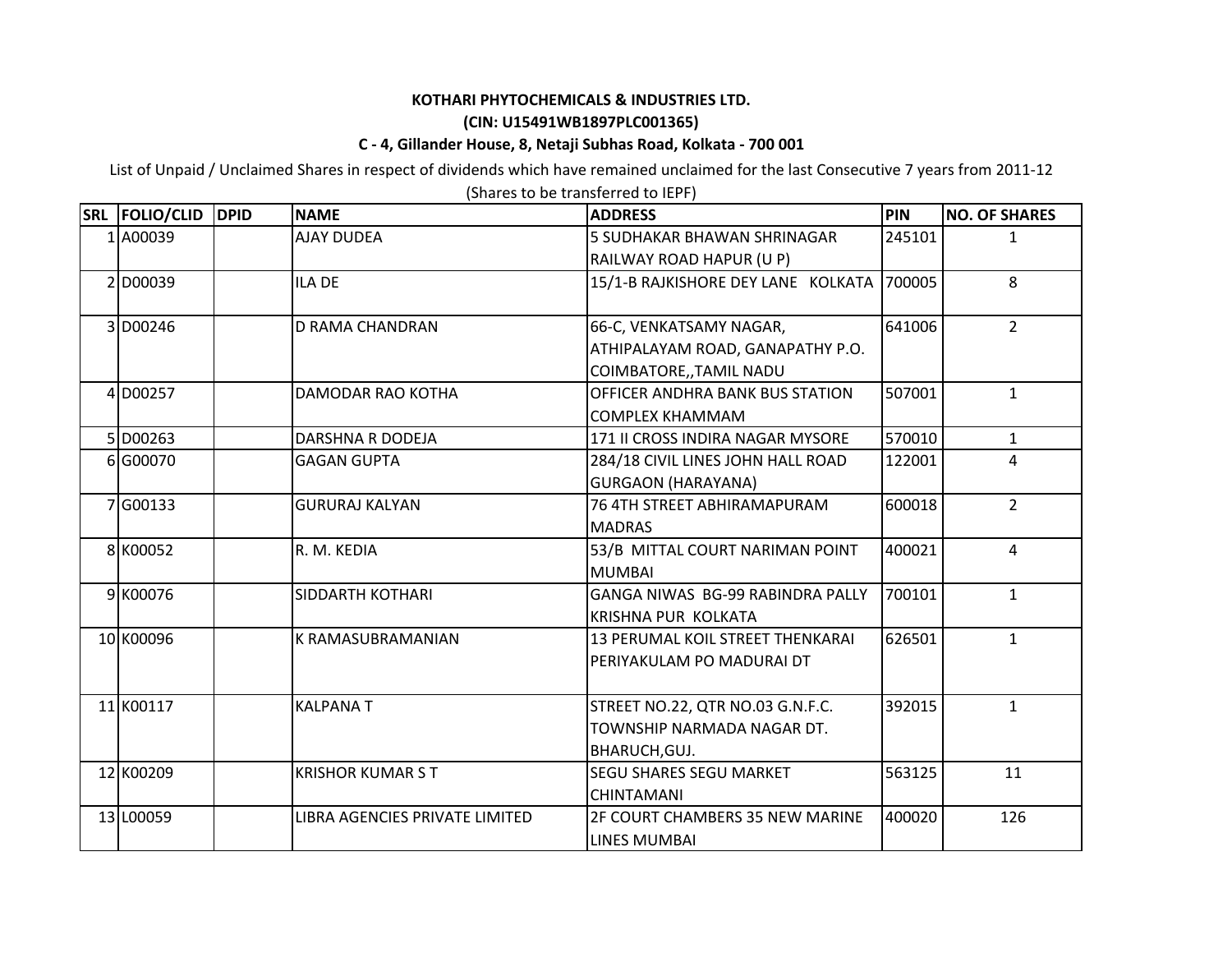| 14 M00155 | <b>MADHU GUPTA</b>          | 284/18 CIVIL LINES JOHN HALL ROAD         | 122001 | 4              |
|-----------|-----------------------------|-------------------------------------------|--------|----------------|
|           |                             | <b>GURGAON (HARYANA)</b>                  |        |                |
| 15 M00174 | MAHAVIR BAGRECHA H          | 215, MAIN ROAD, PIMPALGAON,               | 422209 | $2^{\circ}$    |
|           |                             | <b>BASWANT, DIST-NASIK NASIK</b>          |        |                |
| 16 M00272 | MOHAMMAD IQBAL SHAIKH       | TAIWAD, CHIKHLI DT.VALSAD (GUJARAT)       | 396521 | $\mathbf{1}$   |
| 17 P00025 | <b>BAJARANG LAL PATWARI</b> | C/O GROB TEA CO. LTD. 10C                 | 700017 | $\mathbf{1}$   |
|           |                             | HUNGERFORD STREET KOLKATA                 |        |                |
| 18 P00090 | PARAS BAFNA L               | AT-POST-PIMPALGAON, BASWANT, TAL-         | 422209 | $2^{\circ}$    |
|           |                             | NIPHAD, DIST-NASIK NASIK                  |        |                |
| 19 P00099 | PARVINDER JAIN              | 3253 NEW TAGORE NAGAR HAIBOWAL            | 141001 | $2^{\circ}$    |
|           |                             | KALAN LUDHIANA                            |        |                |
| 20 P00161 | PRAKASH VORA                | 9, PALEKAR, CHAMBER 1ST MARINE ST,        | 400002 | $2^{\circ}$    |
|           |                             | ABOVE KIT-KAT HOTEL DHOBITALAO,           |        |                |
|           |                             | <b>BOMBAY</b>                             |        |                |
| 21 P00169 | PRAMOD KUMAR BAJAJ          | 150-51, AJANTA SHOPPING CENTRE,           | 395002 | $\overline{3}$ |
|           |                             | RING ROAD, NEAR KINERY CINEMA             |        |                |
|           |                             | <b>SURAT</b>                              |        |                |
| 22 R00212 | RAVICHANDRAN N              | 149, ANNA PILLAI STREET MADRAS            | 600001 | $\overline{2}$ |
| 23 R00218 | RAVINDRA V SALVI            | JAI BHAVANI CO OP ASG SOCIETY LTD         | 999999 | $2^{\circ}$    |
|           |                             | FLAT NO 6 NEAR JAI GANESH CINEM           |        |                |
|           |                             | <b>GROKHATE RD MULUDN E, BOMBAY</b>       |        |                |
| 24 R00231 | <b>RITA DHAR</b>            | C/O SHANKER BHAWAN TALAB TILLO            | 999999 | $\mathbf{1}$   |
|           |                             | <b>JAMMU</b>                              |        |                |
| 25 S00053 | <b>SIPRA SEAL</b>           | 44 SIKDARPARA STREET KOLKATA              | 700007 | 5 <sub>1</sub> |
| 26 S00135 | SANGAIAH GUPTA D            | 3-4-867 BARKAT PURA HYDERABAD (A.P)       | 500027 | $\overline{2}$ |
|           |                             |                                           |        |                |
| 27 S00204 | <b>SATISH K</b>             | 23 DURGA BARI SADAR BAZAR MEERUT          | 250081 | $2^{\circ}$    |
|           |                             | <b>CANTT</b>                              |        |                |
| 28 S00235 | <b>SENGOTTAIAN R</b>        | E-1 POWER APARTMENTS PERIYAR ROAD 600017  |        | 32             |
|           |                             | <b>T NAGAR CHENNAI</b>                    |        |                |
| 29 S00368 | <b>SUBHADRA PRASAD M</b>    | 18 C KGR YAMUNA LAL BAHADUR SASTRY 600093 |        | $2^{\circ}$    |
|           |                             | <b>STREET SATHYA GARDEN SALIGRAMAM</b>    |        |                |
|           |                             | <b>CHENNAI</b>                            |        |                |